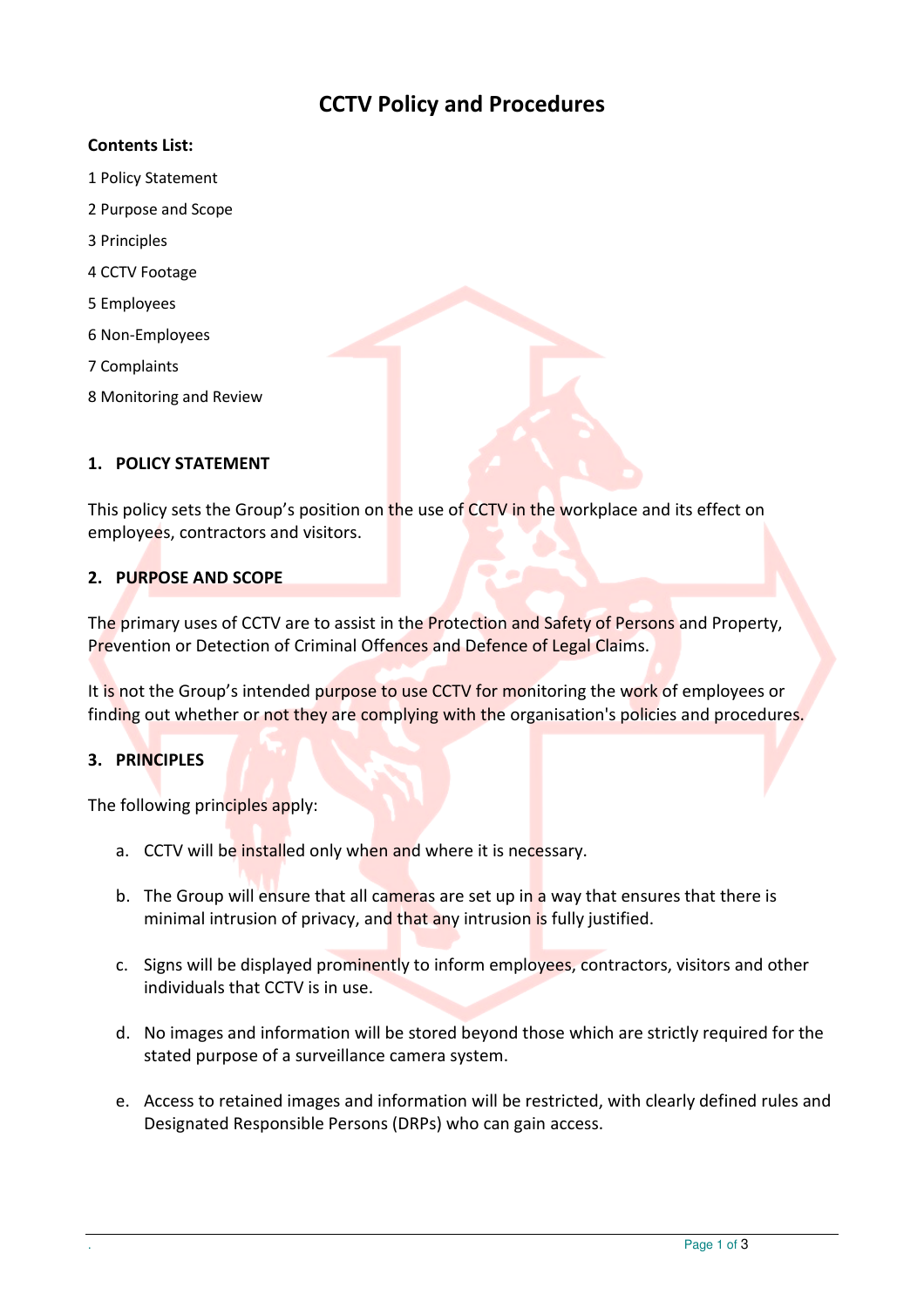- f. It is not the intention that CCTV in the Group be used to monitor the quality and amount of work completed by an employee. However, in the course of normal monitoring, where an incident is captured that cannot in good conscience be ignored, the Group and any Division thereof, reserve the right to process in the business interests. This may include grievance, or disciplinary proceedings, and defence or litigation of a legal claim.
- g. Surveillance images and information will be subject to appropriate security measures to safeguard against unauthorised access and use.

# 4. CCTV FOOTAGE

Live CCTV footage can only be viewed by: Security Personnel, Directors and Management

Access is approved on an incident by incident basis. Once access is approved by the Designated Responsible Person, recorded CCTV footage can be reviewed (not deleted or amended) by:

- Chief Information Officer
- Director
- Factory Manager
- **HR Manager**
- QHSE Manager
- QHSE Officer (providing authority is provided by HR Manager or QHSE Manager)
- Statutory bodies such as Police, HSE, etc.

Any other person with interest must obtain authority from the Chief Information Officer to view recorded footage, providing reasons and justification.

Any persons whose images are recorded have a right to view those images, and to be provided with a copy of those images, within one month of making a written Subject Access Request. Availability of images will be subject to the retention period. Employees making such a request should do so in writing, providing the relevant time and date of the image, so that they may be easily identifiable. The request should be made to dataprotection@ballyvesey.com or by writing to the GDPR Steering Committee, Ballyvesey Group, 607 Antrim Road, Mallusk, Newtownabbey, BT36 4RF.

# 5. EMPLOYEES

As stated, the primary uses of CCTV are to assist in the Protection and Safety of Persons and Property, Prevention or Detection of Criminal Offences and Defence of Legal Claims. However, when CCTV is installed in a workplace, it is likely to capture pictures of employees and workers.

In accordance with the principle at 3(f) above, CCTV evidence may be used as part of an employee investigation where, in the reasonable belief of management, that there may have been misconduct, or a breach of Health and Safety. In such cases the footage must be requested by the Human Resources Manager.